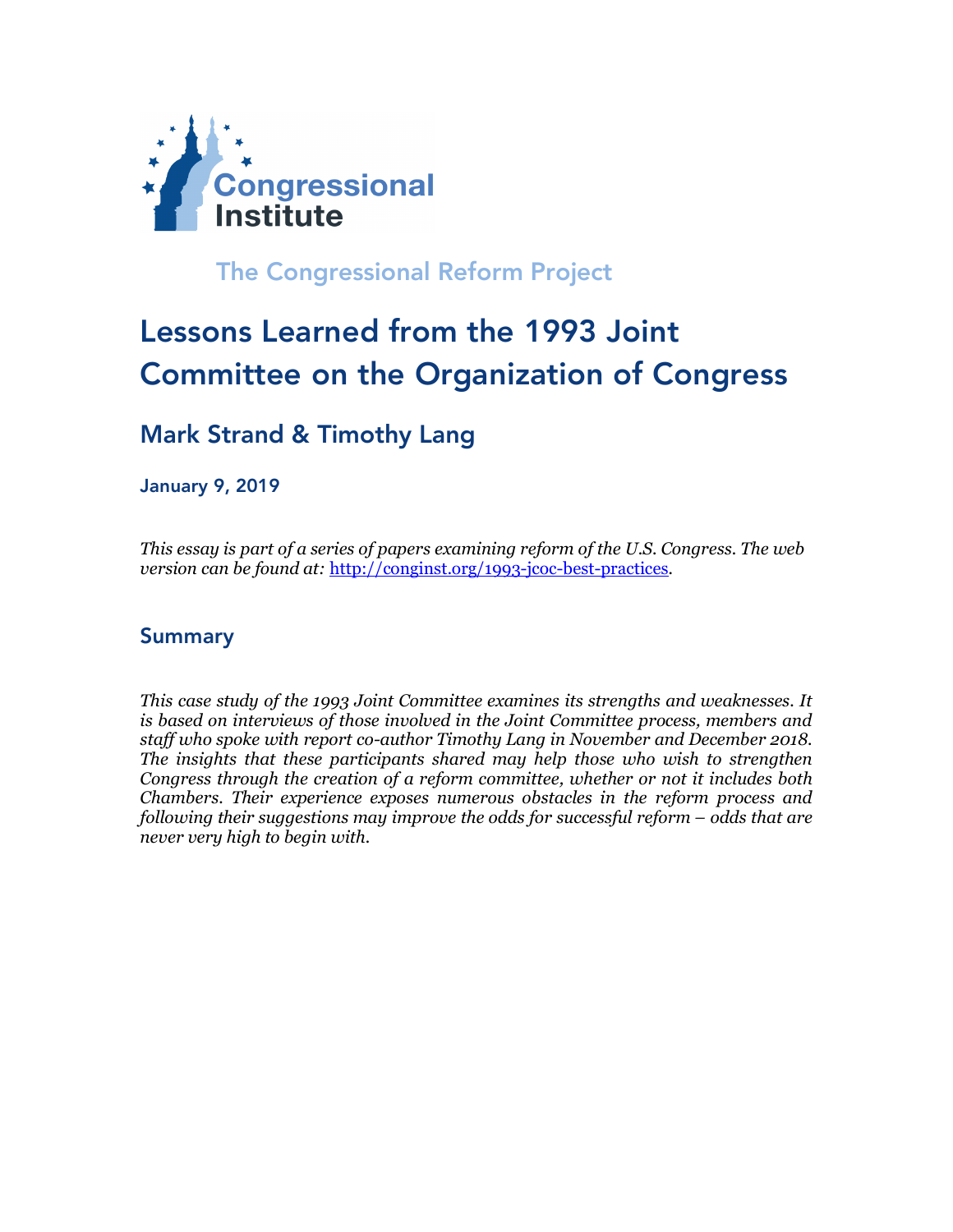#### Introduction

The 116th Congress began with the House creating a Select Committee on Modernization of Congress for the purposes of considering reforms. Committees on reform are one of the traditional ways that Congress implements significant changes when they are needed. Congress only occasionally creates reform committees, so the members of the Select Committee on the Modernization of Congress might be at a loss for how to proceed in their work. As the Select Committee sets out, its members can learn a great deal from the last major reform committee, the Joint Committee on the Organization of Congress, which was created in 1992.

When the 103<sup>rd</sup> Congress adjourned, it should have looked much different than it did when it opened on January 3, 1993. In the summer of the previous year, Congress created the Joint Committee on the Organization of Congress, a bipartisan, bicameral committee to explore ways the Legislative Branch could be reformed. However, the 1993 Joint Committee could be considered a failure, on a couple levels. The House and Senate did not issue joint recommendations as they should have, and the bills called the Legislative Reorganization Act of 1994 did not receive Floor consideration in either Chamber. On another level, their work was not entirely in vain, as the Congress especially the House, implemented some of the recommendations when the Republicans took control of both Chambers in 1995. Thus, the 1993 Joint Committee on the Organization of Congress is worth examining for those interested in reforming Congress today and in the future.

This case study of the 1993 Joint Committee examines its strengths and weaknesses. It is based on interviews of those involved in the Joint Committee process, members and staff who spoke with report co-author Timothy Lang in November and December 2018. The insights that these participants shared may help those who wish to strengthen Congress through the creation of a reform committee, whether or not it includes both Chambers. Their experience exposes numerous obstacles in the reform process and following their suggestions may improve the odds for successful reform – odds that are never very high to begin with.

#### A Brief Overview of the Joint Committee's Work

Congress created the Joint Committee on the Organization of Congress on August 6, 1992, with the adoption of H. Con. Res. 192. Establishing the Joint Committee was an effort of Representative Lee Hamilton (D-Indiana) and Representative Bill Gradison (R-Ohio), the co-sponsors of H. Con. Res. 192, and Senator David Boren (D-Oklahoma) and Senator Pete Domenici (R-New Mexico), who co-sponsored the companion measure in their Chamber. Although the co-sponsors introduced their concurrent resolutions at the end of July 1991, the idea inspired little positive enthusiasm for congressional reform until the General Accounting Office (GAO, now the Government Accountability Office) released a report in the fall that House Members were writing bad checks to be drawn from the House bank. Public outrage over the scandal spurred action on the concurrent resolutions until Congress finally established the Joint Committee at the beginning of August 1992.

The Joint Committee was charged with reviewing the entirety of the Legislative Branch's operations and recommend reforms: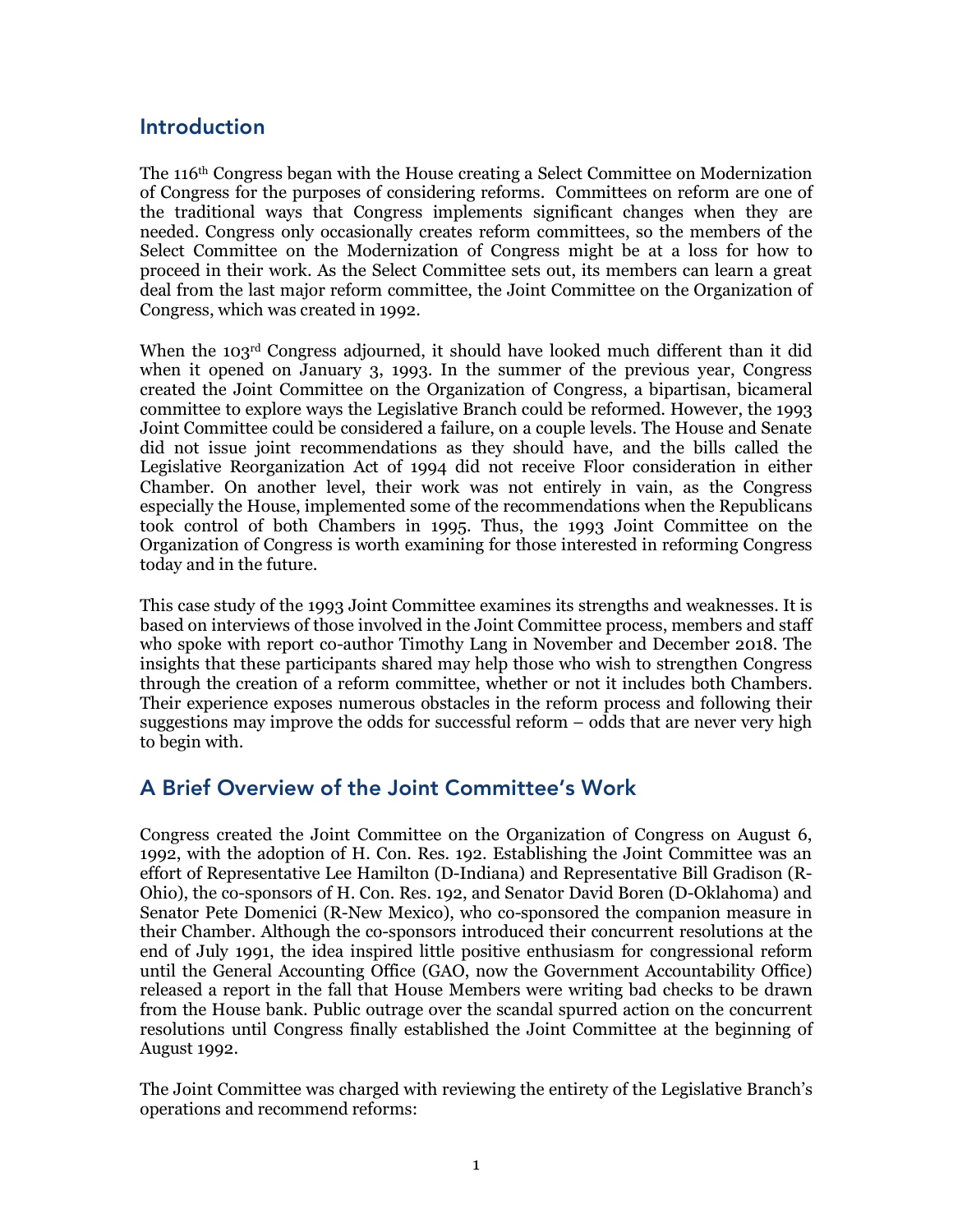with a view toward strengthening the effectiveness of the Congress, simplifying its operations, improving its relationships with and oversight of other branches of the United States Government, and improving the orderly consideration of legislation.1

In addition to the House and Senate majority and minority leaders, who were *ex officio* members, the committee had 24 seats, with the Republicans and Democrats in each Chamber receiving 6 apiece. The Joint Committee was not permitted to begin its work until November 15, 1992 (after the midterm elections).2 Representative Hamilton and Senator Boren were named the Co-Chairmen, and Representative Gradison and Senator Domenici were named the Vice Chairmen. (Gradison would resign in January 1993, and Representative David Dreier of California was named Vice Chairman in his place.)

The Joint Committee began its work in January 1993. At its first hearing, the top five congressional leaders (the Speaker and House and Senate majority and minority leaders) testified. From then until July, the Joint Committee held 36 hearings, receiving testimony from 243 witnesses. Witnesses included former and current Members of Congress (not the least of whom was former Senator and Vice President Walter Mondale) and businessman and former presidential candidate Ross Perot. All in all, over 130 Members of the House, nearly 40 senators, 14 former Members of Congress and about 60 others, including current and former staffers, testified.3 The Congressional Management Foundation also conducted a comprehensive survey of members of Congress and congressional staffers to gather information on their views on various congressional reform subjects. Additionally, the Joint Committee held a retreat at the United States Naval Academy in late June 1993.

The Joint Committee issued its final report in December 1993. Although the House and Senate were supposed to issue joint recommendations, they did not, preferring instead to hold separate markups. The Senate members of the Joint Committee held their markup on November 10. Their House colleagues began their markup the following week and completed it on November 22. The Senators completed a "brief and consensual" markup, whereas the House "continued, on and off, for an arduous five days," wrote two former Joint Committee staffers, in their book on congressional reform.4

The difficulty of the House markup perhaps presaged the challenges that lay ahead of the congressional reformers. On February 3, 1994, Senator Boren and Senator Domenici introduced S. 1824, the Legislative Reorganization Act of 1994. On the same day, Representative Hamilton introduced a bill of the same name, numbered H.R. 3801. The Senate Rules and Administration Committee reported S. In 1824 with an amendment in the nature of a substitute, but it was never considered on the Floor. The House Rules Committee held a markup of H.R. 3801 at the end of September, but it was never concluded. The 103rd Congress adjourned without passing either bill. (The longer-term legacy of the Joint Committee is discussed below.)

#### Facing the Powers That Be

Participants in the 1993 Joint Committee noted several reasons for its difficulties, but one of the most common was the staunch opposition of powerful Members of Congress, primarily party leaders and committee chairmen, who were intent on maintaining the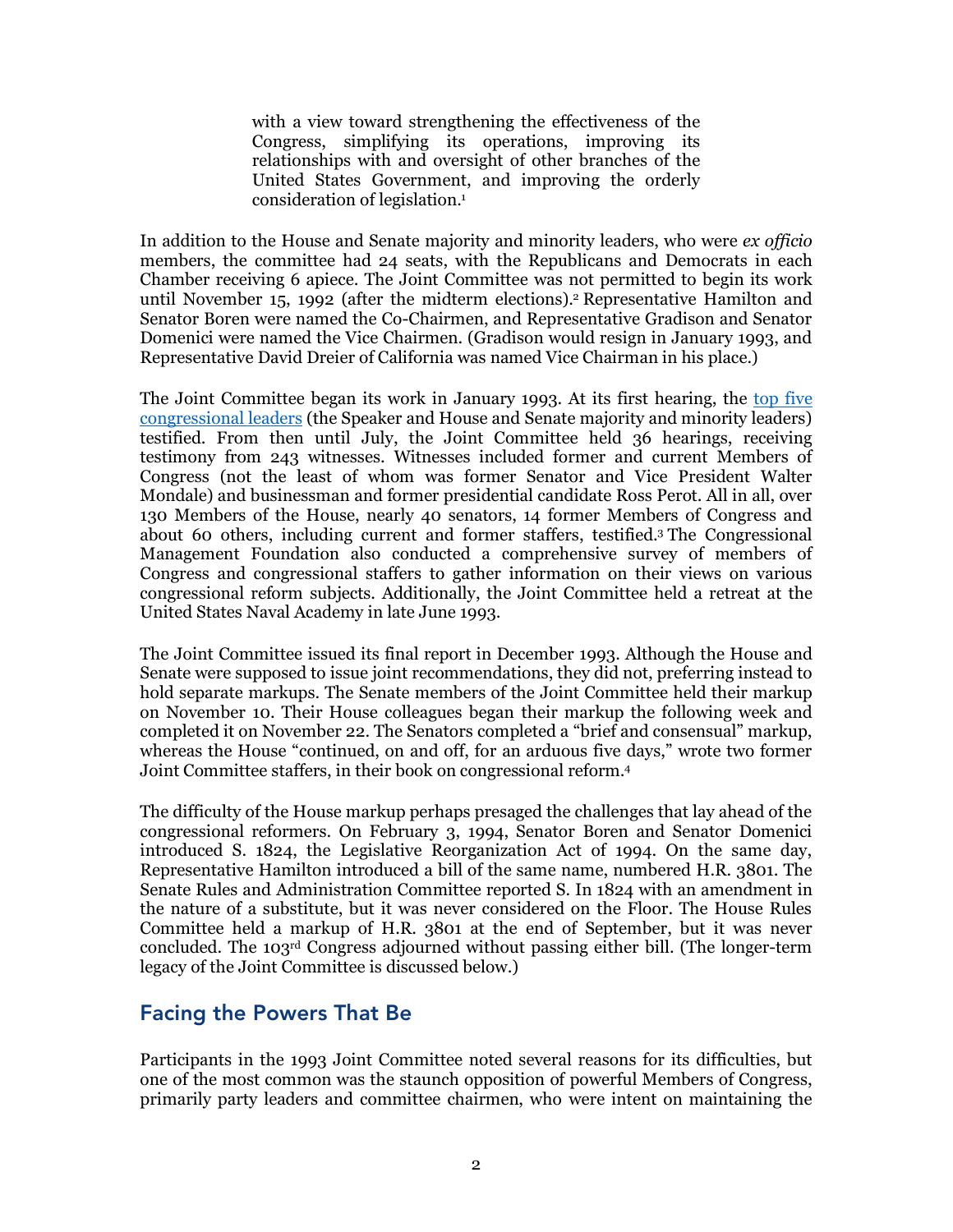status quo. In a phone interview, House Co-Chairman Lee Hamilton explained why powerful leaders tend to oppose reform.

"The powers that be, the leadership and committee chairmen and the rest become wary. They see a shakeup coming, they see changes coming, and that could mean that their own power base would be disrupted" he said.5

There are numerous instances where powerful Members either did not assist the reform process or actively opposed it. The Joint Committee process provoked committee chairmen in particular.

When asked to recall in a phone interview the biggest obstacles to carrying out the Joint Committee's work, Representative Bob Walker, a Republican from Pennsylvania, simply and emphatically said, "The committee chairmen."6

In an interview, one Joint Committee staffer described conversations with chairmen to coax them to support the concurrent resolution as "entertaining."7

For committee chairs, reform meant a diminution of their power. "I like the concentration of power if I'm part of the organization. The concentration of power warms my heart," one chairman told Hamilton and Gradison.8 At one committee hearing, one of the most powerful chairmen of the 20<sup>th</sup> century, Representative John Dingell, admonished the Joint Committee, to "do no harm," and "if it ain't broke, don't fix it."9 Committee chairs had much to lose, but two reform ideas in particular, altering committee jurisdictions and eliminating proxy voting in committees, threatened their power. In the "Additional Views" section of the final report of the Joint Committee House Members, Republicans wrote in terms appearing to allude to the effect that committee chairs had on the process. The "resistance of a small, entrenched, and powerful faction of the Democratic Caucus" blocked the efforts "to put before the House a bipartisan, progressive, and comprehensive reform program."10

In addition to the conflicts with committee chairmen, House elected leadership proved problematic. On March 26, 1992, *The New York Times* editorial board called on House Speaker Tom Foley to support the creation of the Joint Committee, noting he had been "openly hostile" to the idea.11 Coincidentally or not, the Speaker announced his support for it that day, long after the concurrent resolution had been introduced.12 However, Foley's support was limited, at best, and not a *carte blanche* for reformers to do whatever they thought appropriate. For instance, on September 21, 1994, Speaker Foley dramatically intervened during a Rules Committee markup of H.R. 3801, Representative Hamilton's bill based on the work of the Joint Committee. When it appeared that amendments to implement two particularly contentious proposals, reform of committee jurisdictions and elimination of proxy voting in committees, had enough votes to pass, the Speaker called Chairman Joe Moakley and the Rules Committee Democrats to his office in the middle of the markup. Foley urged them to reject the amendments. Instead of the Democrats' heeding the call to vote down the amendments the entire bill was killed, as Chairman Moakley simply adjourned the markup upon returning to the hearing room, never to resume it. Donald Wolfensberger, then the minority staff director for the Rules Committee, said in an interview that although the Speaker and the Rules Committee regularly coordinate their activities, this conference and the abrupt end to the markup was a singular occurrence in his time 20-plus years with the panel.<sup>13</sup>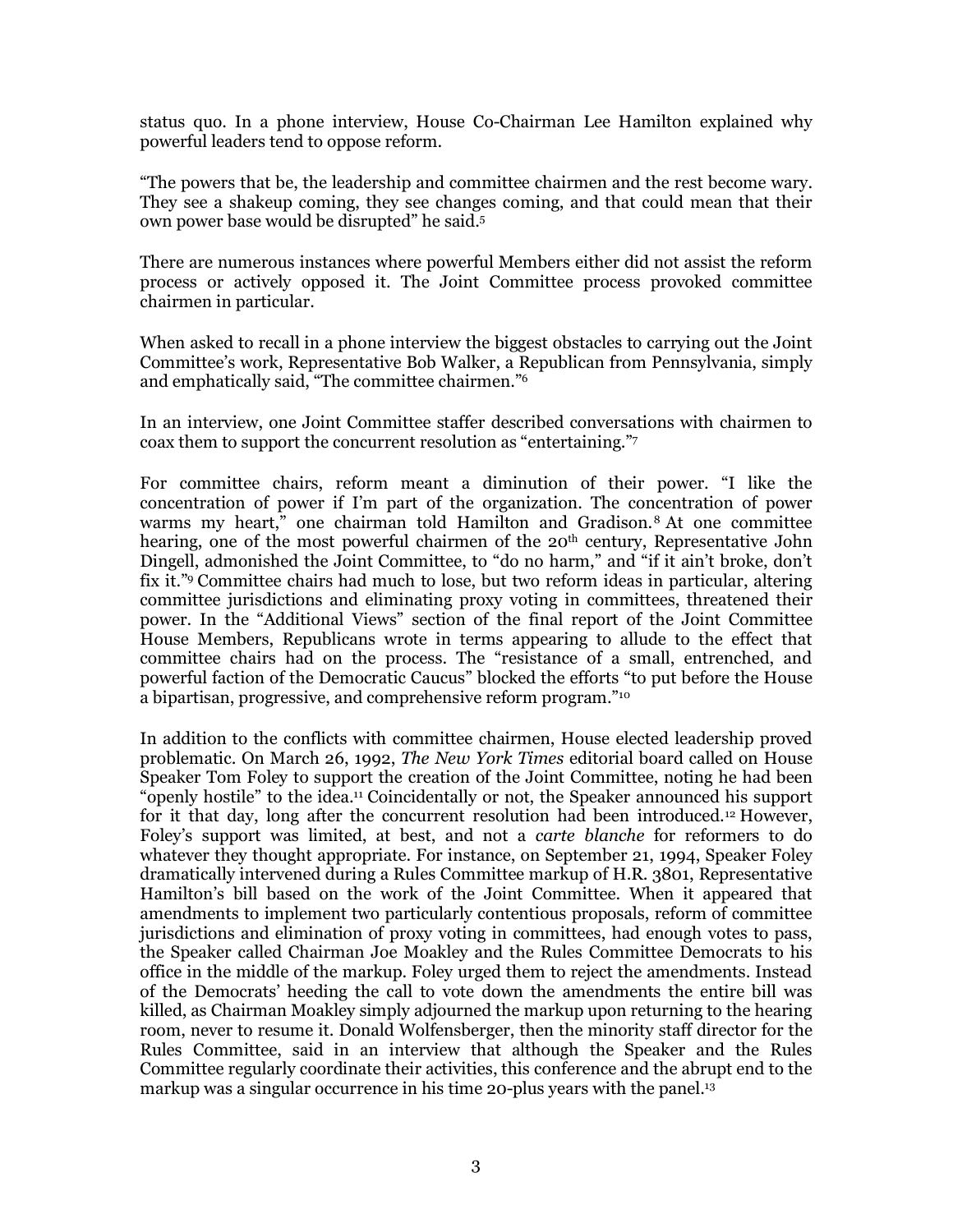Speaker Foley's intervention and Chairman Moakley's ending of the markup certainly stopped action on the Legislative Reorganization Act of 1994. However, Representative Walker, nonetheless described the Speaker's interest in the Joint Committee in positive terms.

"Foley was absolutely engaged and wanted to see something happen," he said, also noting that the Speaker had been "closely tied" to Representative Hamilton.14

Hamilton's relationship with Foley, however, was not a sufficient reason for the work of the Joint Committee to succeed.

Representative Hamilton recalled that he personally appealed to Foley on three occasions to allow him to debate a "major reform proposal" on the Floor. "Tom blocked it…The reason he blocked it is because the chairmen of the committees didn't want it," he said. However, there was no personal enmity between the two. "Never any angry words exchanged between us," Hamilton recalled. "He was very nice about it."

Representative Hamilton also noted that Representative Dreier advanced farther the reform committee since he said the Republican ranking members supported him.15 The opposition of the chairmen and the influence of the Speaker meant some of the most contentious reforms did not go anywhere in the 103rd Congress.

Power players in the Senate also opposed reform. In a phone interview, Senator Boren recalled that the leaders in both parties "at least seemed to be open to some major changes and reforms when we began" but eventually got "cold feet."

Senator Boren also noted that leadership blocked reform legislation from coming to the Floor and that he had to offer it as an amendment to another bill instead. The amendment, however, did not have the votes to overcome a procedural hurdle.16

The stiff opposition that the 1993 Joint Committee faced has several implications for how any reform committee should be set up and carry out its work. Participants in the last Joint Committee suggested that any reform committee leadership should have the support of congressional leaders, committee chairmen, and other Members of Congress. For instance, Senator Boren explained why appointing Members who are influential with their committee chairs and party leaders is necessary.

"I think that the important thing is that you appoint people on the committee who are going to have clout in their own individual chambers," he said.

"If it decides to move in a certain direction there's a fair chance [of] some proposals being adopted," he continued.

Members need to have the "ability to implement" their proposals, he also said.17

Echoing these suggestions, one of the Joint Committee staff members suggested that to be credible leaders of the effort, co-chairs should be senior Members of their Chamber, able to work with the other party, and have a record of success as legislators.18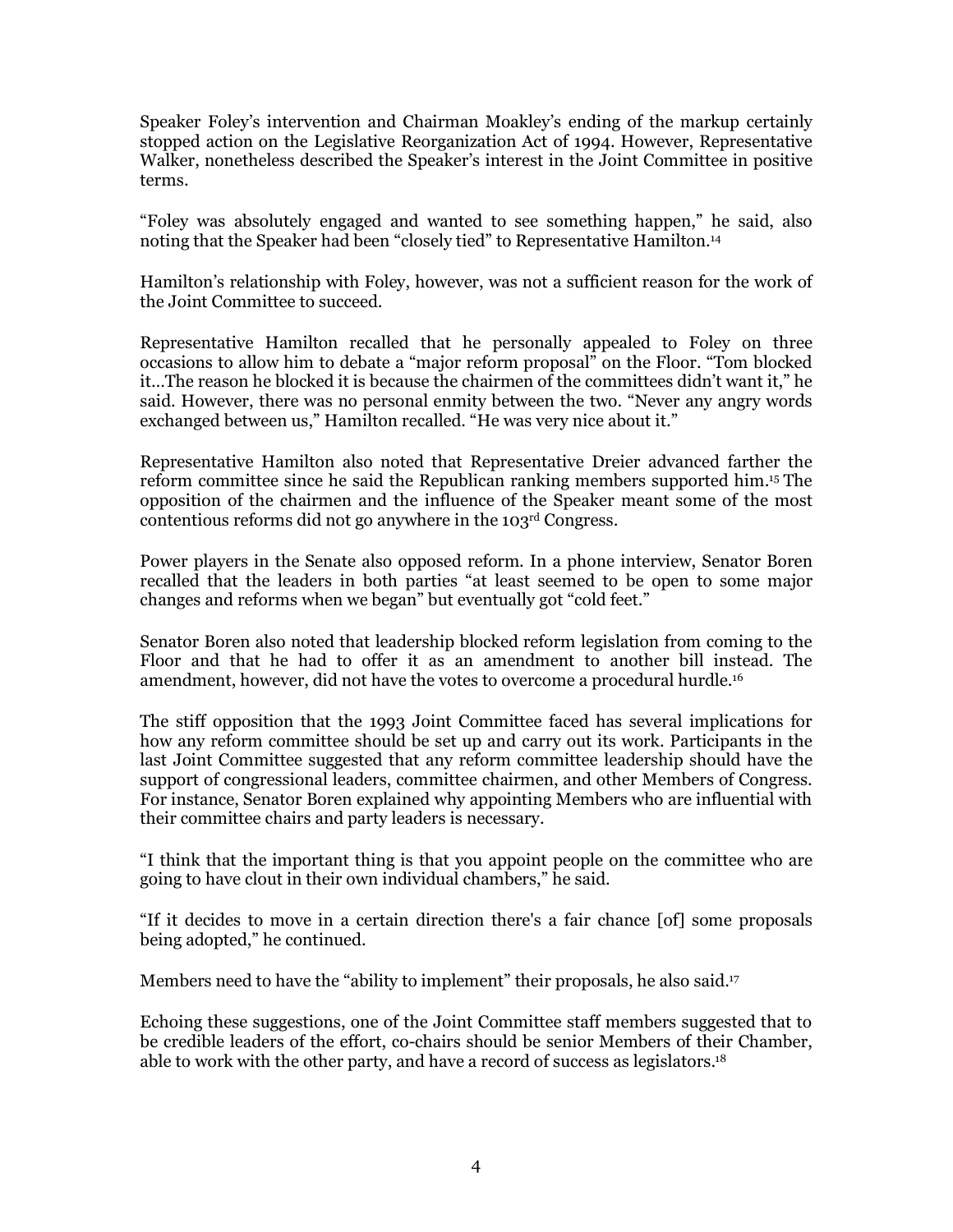In addition to selecting the influential co-chairs for the committee there are several ways the co-chairs and committee members can counter opposition to reform. When it comes to working with committee chairmen, Representative Hamilton suggested that reform leaders must appeal to chairmen's "institutional concerns."

"They want the institution of the Congress to work and to succeed," he said.

Senator Boren had a similar insight.

"People have to be willing to make some sacrifices," he said, noting that they need to be "convinced that the good of the institution really demands" reform.19

One former staffer said in a phone interview that it was "absolutely critical" to focus "on the institution rather than the personal power prerogatives or party politics."20

Since a Chamber's leadership has extensive power to block the activities of a reform committee, it would be tempting to stack the committee seats in favor of the majority party—and that would be one way to woo the leadership. That, however, would undercut bipartisanship.

"Inclusivity is what you're seeking," Representative Hamilton explained. "It's a great, big, complicated country, and the Congress reflects it as well as any institution we have. So, you want the joint committee to be the miniature of that, as the best way to bring about the reform."21

Senator Boren also said the committee needs to be "truly bipartisan," with the number of seats split between the parties as evenly as possible.<sup>22</sup>

Staff who worked on the 1993 Joint Committee also suggested the importance of minority party buy-in for the committee. Allotting the majority and minority an equal number of seats on the committee increases the chances that the committee will deadlock, but it would also increase the committee's credibility. Additionally, since partisan control of Congress has flipped back and forth between the parties a number of times in the last couple decades, both parties have a vested interest in Congress operating effectively.<sup>23</sup>

#### Committee Staff and Resources

H. Con. Res. 192, the legislation that created the Joint Committee, provided a budget and allowed the members to hire staff. Additionally, it was authorized to use "such voluntary and uncompensated services" as it deemed necessary and use the assistance of the Congressional Research Service (CRS), the GAO, and other congressional entities. H. Con. Res. 192 required the two Chambers to pay for the committee's expenses equally, with a cap of \$250,000 per house. House funds were authorized through the end of the 102nd Congress, and Senate funds extended into the 103rd Congress.24 In the 103rd Congress, the House approved a resolution authorizing additional funding up to \$495,000 for half of the committee's expenses.<sup>25</sup>

The Joint Committee hired G. Kim Wincup, the staff director of the House Committee on Armed Services, to serve as the staff director. Walter Oleszek, one of the Congressional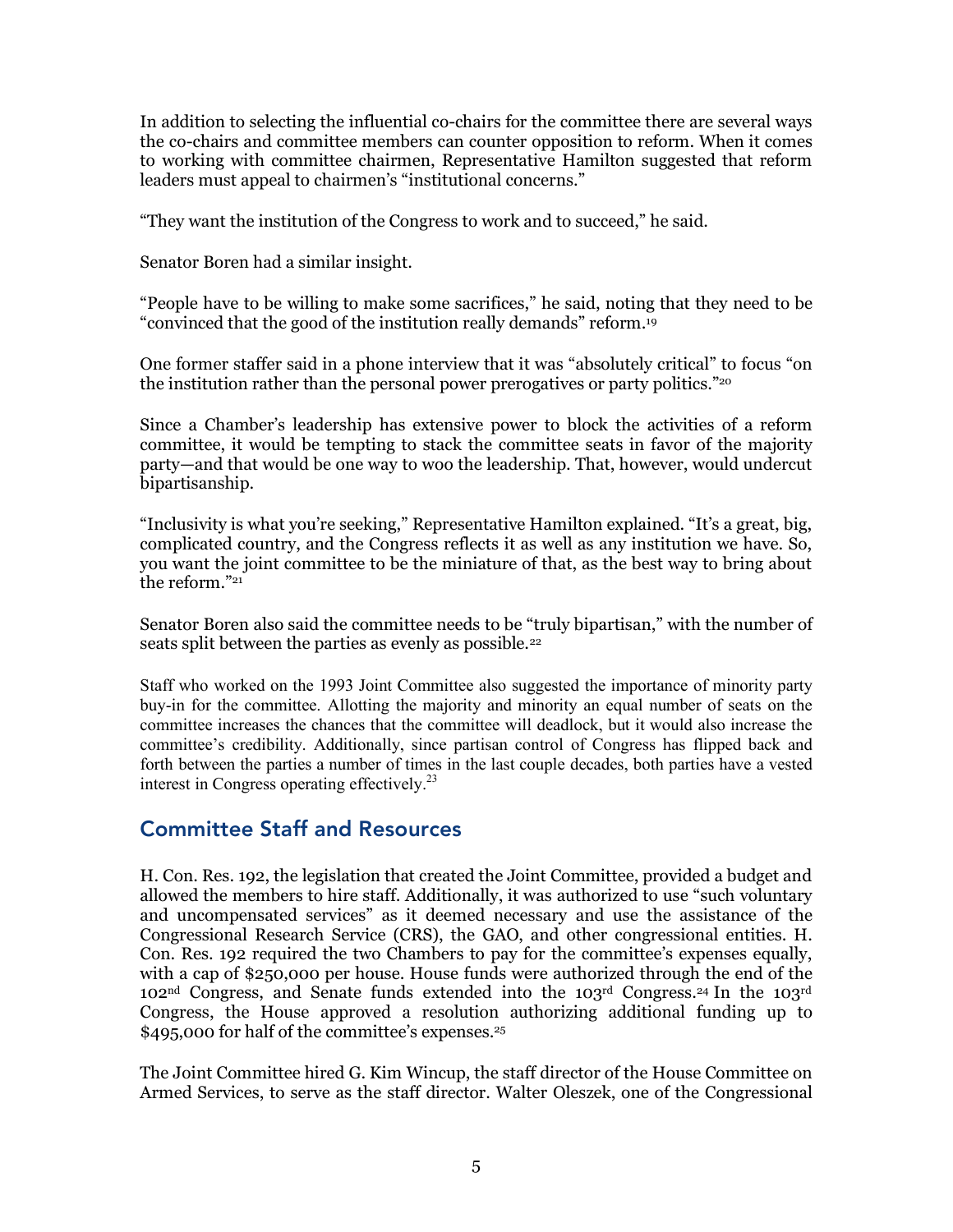Research Service's preeminent experts on the legislative process, was the policy director. Each of the co-chairs was able to appoint a staff member to assist him. The committee also hired a press secretary and a number of other staff. It also made extensive use of detailees from the military and NASA, as well as CRS. CRS provided the Joint Committee extensive policy materials, including plans to reform committee jurisdictions.

One staffer recalled that CRS' contributions to the Joint Committee were "superb and they provided great analysis."26

The resources provided to the 1993 Joint Committee were indispensable to its work.

"You can't put together a joint committee or any reform committee and expect to get anywhere without having a good staff. And a good staff costs money," Representative Hamilton said.

A reform committee would need to hire staff who are experts on the operations, history, and the powerful leaders of Congress. Those involved in reform efforts need to give many speeches, testify before committees, make many media appearances.

"And all those things take hard work and preparation and resources to do properly," Representative Hamilton said.27

Most of the participants suggested that the resources and staffing was adequate for the 1993 Joint Committee.

"As I recall it, we were never hampered by lack of adequate staff," Senator Boren said.28

One former Joint Committee staff member suggested that although resourcing was adequate for what was accomplished, additional personnel would have benefited the Joint Committee, considering the scope of its mandate. Extra staff for the co-chairs and others to produce additional analytical work would have helped. However, he noted that while additional staff and resources would have been beneficial, they could not overcome the political challenges, which were the biggest difficulties the Joint Committee faced.<sup>29</sup>

One common theme among the 1993 Joint Committee participants was the importance of effective bipartisanship among the staff.

"It was a truly bipartisan staff," Senator Boren said.

"We didn't pay much attention to which political party they happened to belong to. We were more concerned with their capabilities," he said.30

The ability to work without respect to party affiliation was important for the committee leadership, as one potential Joint Committee staff director was passed over because he seemed too partisan for the position.31

Joint Committee participants suggested that a future reform committee follow the bipartisan staffing model of the 1993 effort. For instance, one staffer who served on the House Armed Services Committee (HASC) staff after the Joint Committee, suggested that similar reform efforts should maintain the bipartisan culture of the Joint Committee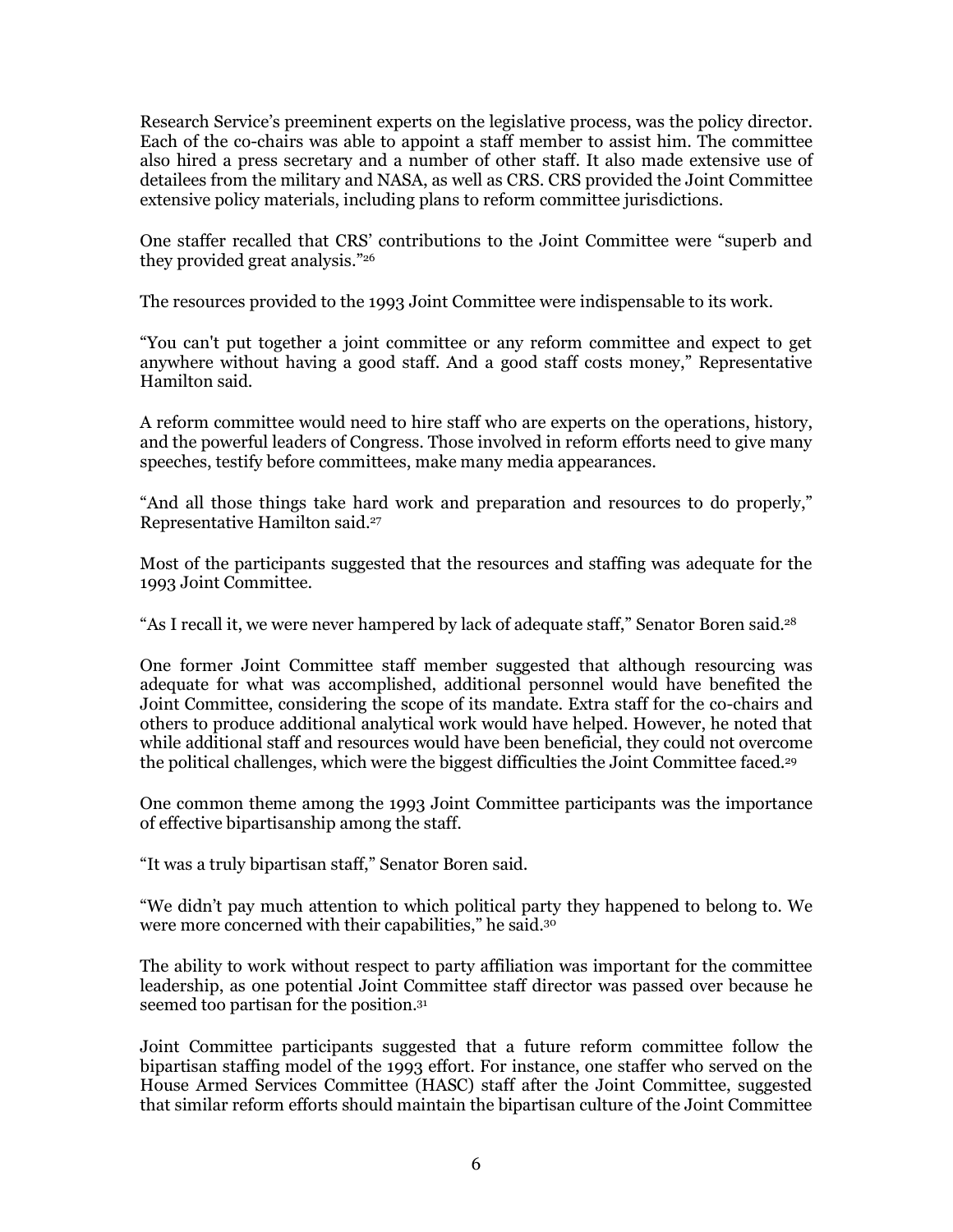and that traditionally has prevailed on the Armed Services Committee. He noted that HASC Chairman Floyd Spence reminded his staff, from time to time, that their number one responsibility was to serve *all* members of the Committee. The 1993 effort, he thought, could have benefited from additional bipartisan products, like common committee hearing memos or studies, even if they did contain sidebars noting each party's position on an issue.32

Use of the Congressional Research Service is also a way to promote a non-partisan ethos for a reform committee's work.

As one former Joint Committee staffer noted, CRS is "expert on substance, but it's also fairly neutral, which is what you need to give an exercise like that credibility."33

#### Scope of Study and Bicameralism

H. Con. Res. 192 gave the Joint Committee a broad scope. It was to:

(1) make a full and complete study of the organization and operation of the Congress of the United States; and (2) recommend improvements in such organization and operation with a view toward strengthening the effectiveness of the Congress, simplifying its operations, improving its relationships with and oversight of other branches of the United States Government, and improving the orderly consideration of legislation.34

True to its mandate, the Joint Committee studied Floor procedure, the budget process, congressional staffing, ethics, application of workplace law to Congress, relations with the other branches of the Federal Government, and other issues. The House members issued recommendations on how to reform the process of referring legislation to committees, committee assignments, ethics investigations, Floor procedure, biennial budgeting and numerous other topics. The Senate members made recommendations on a number of similar topics, though they necessarily differed in the details.

Those who were involved with the last Joint Committee differed on whether the scope of the committee should be so large. On the one hand, some noted that the problems facing Congress are so pervasive, suggesting that a reform committee should address the issues as a whole. Others thought that it would be more manageable for the committee to address only a subset of issues. For instance, a committee could address issues associated with the budget process only, and then at a separate time, address other issues, like the committee structure. Just as the last Joint Committee participants differed amongst themselves on whether to restrict the scope of the committee to a certain set of issues, congressional history has examples of both widescale and more modest approaches. The Joint Committee on the Organization of Congress model affords the widest scope to a reform committee. On the other end of the spectrum, there were smaller committees, for just one house, like the House Commission on Administrative Review (also called the Obey Commission), which studied ethics and House operations, but not matters like parliamentary procedure or committee jurisdictions. In between would be a joint committee on a specific topic, like the Joint Select Committee on Budget and Appropriations Process Reform. These different committees have had varying levels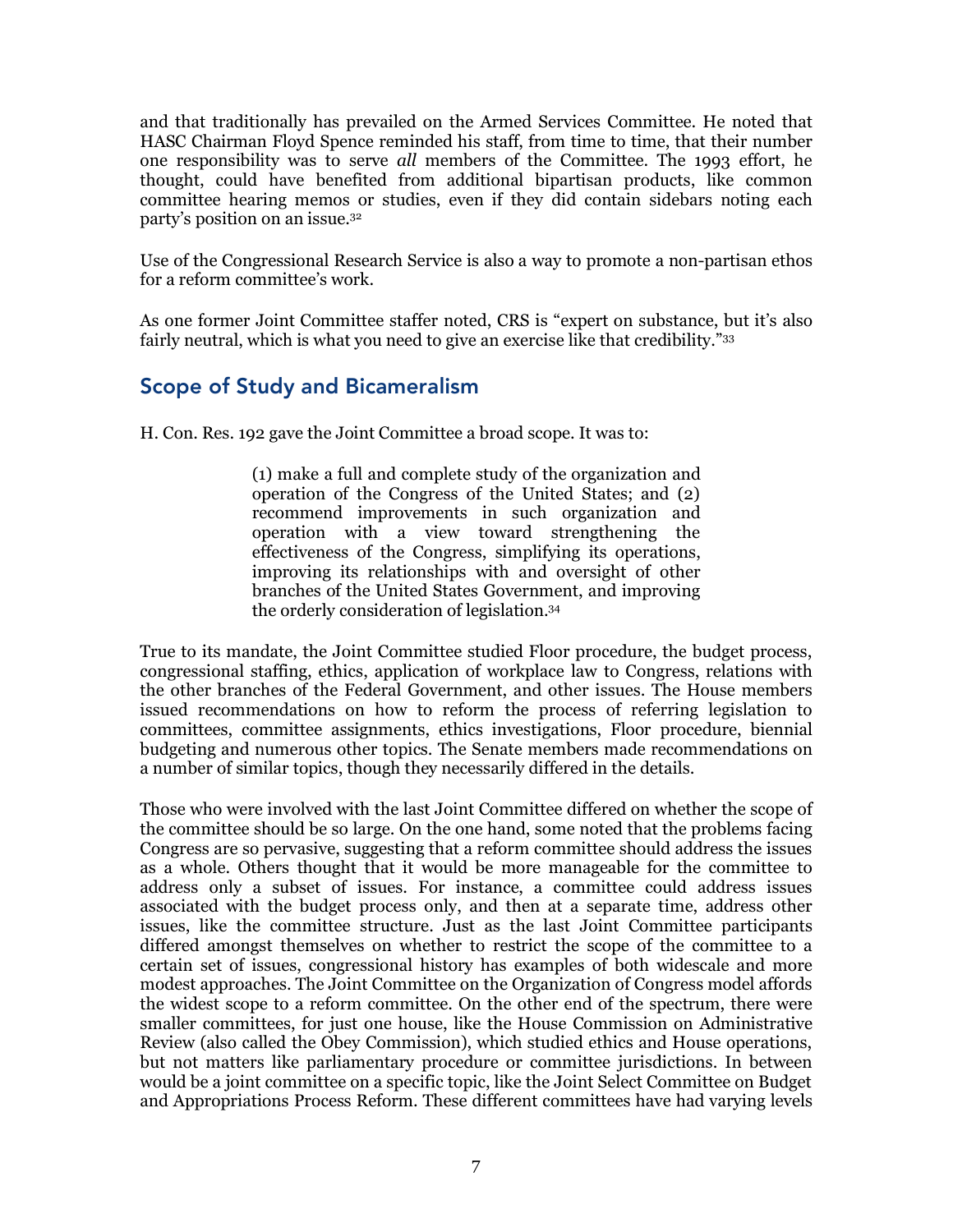of success, so it is likely that factors other than scope, like the prevailing political landscape inside and outside Congress, play a much greater role in degerming whether the efforts succeed.

Closely related to the scope of a reform committee is the question of whether it should be a joint committee or a select committee in one Chamber as the House Democratic Caucus Rules package allowed for. From the fact that the 1993 Joint Committee did not hold a joint markup or issue joint recommendations, one could argue that it is best for the two Chambers to go their separate ways. However, a joint committee approach still has its merits, whatever good a single-house committee might do, and there is no reason today's House could not reorganize its current effort to include the Senate at a later date. Representative Hamilton noted that he looked at various options to reform Congress, but the Joint Committee on the Organization of Congress model appeared to be the best way.

"The Joint Committee has a lot to recommend it," he said, noting that a reform committee needed inclusivity and representativeness.35

Moreover, a committee for just one house cannot effectively address issues, like the budget process, that necessarily touch upon both. Although a bicameral committee does pose special challenges, one staffer suggested that any new joint committee have a clearer pathway to legislative action, rather than simply requiring it to issue recommendations. Additionally, he noted that additional time for the 1993 Joint Committee to meet might have allowed for greater development of bicameral relations.36

### Taking a Longer View of Congressional Reform

The 103rd Congress adjourned without enacting the Legislative Reorganization Act of 1994, but when the Republicans took control of both Chambers in 1995, it did implement reforms based on the work of the Joint Committee. The first bill enacted in the  $104<sup>th</sup>$ Congress was the Congressional Accountability Act, which applied various civil rights and workplace laws to Congress. Additionally, each Chamber instituted internal forms based on the Joint Committee reports. In fact, one CRS report notes, "While few of the recommendations of the JCOC were adopted at the time, its list of suggested reforms reads like a description of the structure and workings of the contemporary House of Representatives."37 Despite difficulties with the Joint Committee, it contributed to the development of Congress in the longer term. (Not all the Republican reforms were committee recommendations, and the party had done considerable work on generating reform ideas apart from the Joint Committee process.)

Although Congress implemented some Joint Committee recommendations, it took the 1994 elections to make that happen. Reform was integral to the Republican "Contract with America," and they quickly worked to deliver on their promises. Just as public sentiment after the House bank scandal aided the creation of the Joint Committee, citizens again furthered the effort by empowering the Republicans. The Republican takeover and their reforms show the importance of exercises like the Joint Committee, even if they "fail" in terms of reporting a bill or enacting a law right away. Having reform ideas at the ready are critical since contingencies like the House bank scandal and the Republican Revolution of 1994 can propel ideas to the finish line.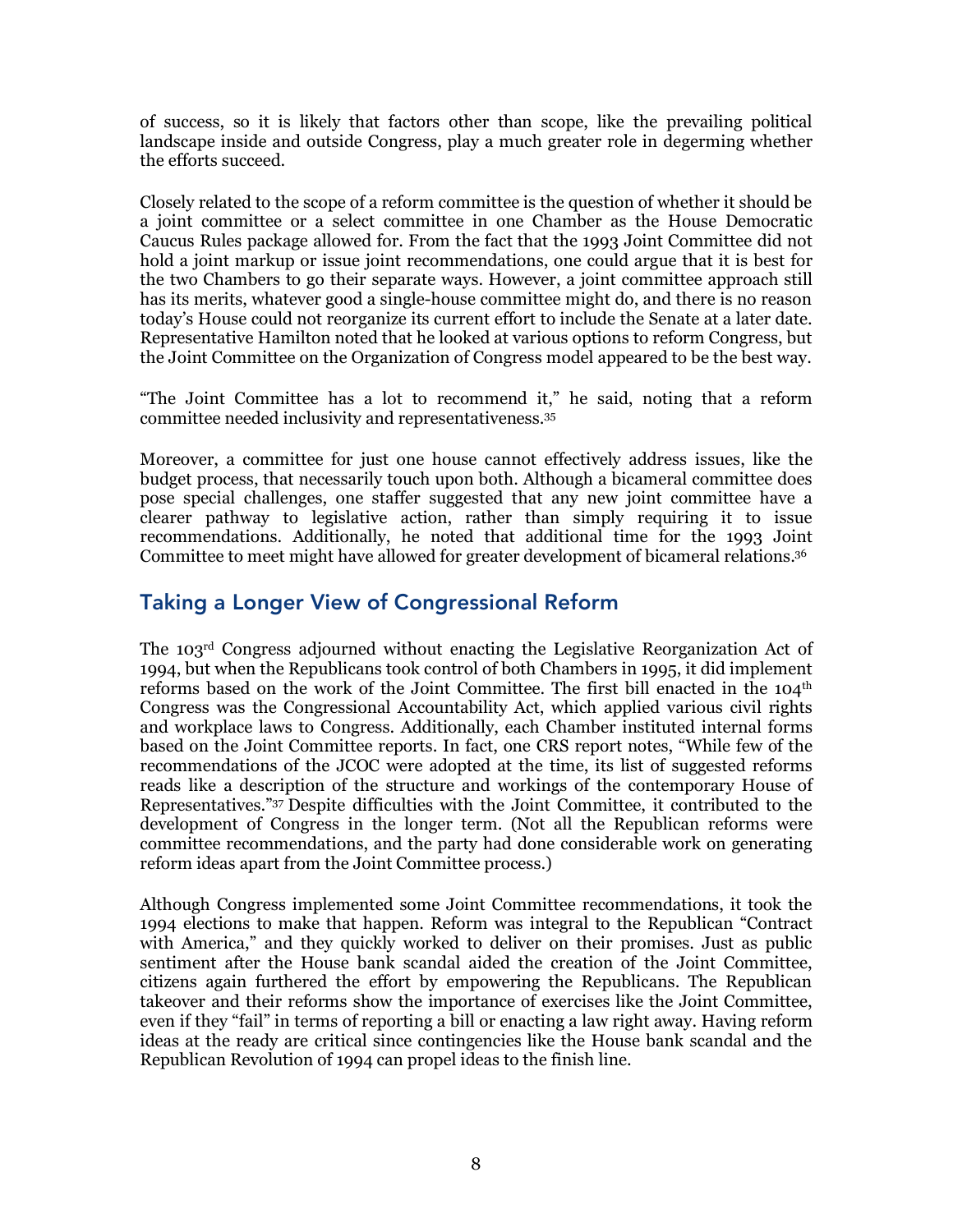The Republican Revolution of 1994 illustrates an insight Representative Hamilton had about the need for ongoing reform.

"So many things in Washington happen because of events that are occurring at the time and one of the tricks to reform…is being able to respond quickly," he said. "So an ongoing effort at reform, I think, is desirable."38

One way that a reform committee could promote ongoing reform is by recommending the creation of a standing committee on to monitor the health of Congress and propose reform as needed. They could recommend a joint committee or one compose only of Members of one House. Both Chambers could reform at any point, and they already have committees that are competent to examine reform of issues in their jurisdiction (e.g., both Chambers' budget or rules committees). At the same time, congressional reform crosses committee jurisdictions making one panel on reform, with a more general jurisdiction, advisable. Additionally, as pointed out previously, committee leaders often oppose attempts at reform, so a strong, independent committee on reform might be a practical necessity to counter opposition from others. That is not to say that a standing committee on reform should be without the input from the leaders of other committees; in fact, it would need their contributions, and they could be appointed as members. Additionally, this committee could be larger than other committees, and could include subcommittees to study various aspects of the legislative process.

The need for ongoing reform points to a key quality that congressional reformers must possess to succeed: perseverance. Reforming Congress requires the right people offering the right ideas at the right time—all while fending off opposition from those who benefit from the status quo. Any wide-ranging effort to strengthen and modernize Congress will take tremendous effort, making grit indispensable.

As Walter Oleszek, the policy director of the 1993 Joint Committee, advised, "Just keep at it."39

Members of the Select Committee on the Modernization of Congress will need to "keep at it." Today, there are more than enough areas of the legislative process that are ripe for reform. For instance, the Budget process needs to be reformulated. House rules and procedures have stymied debate and legislative entrepreneurship. Power has seemingly drifted inexorably toward party leadership and away from the committee system. In addition, as Congress grows increasingly dysfunctional, it allows the Executive Branch to encroach upon its powers, reducing its role in the system of checks and balances enshrined in the Constitution. Addressing the various ills that afflict the House alone, not to mention the entire Congress, will take much time, effort and patience. If the Select Committee is even able to agree to recommendations on reform, it will not be the end of the Members' work; it will only be the beginning.

 

<sup>1</sup> To Establish a Joint Committee on the Organization of Congress, H. Con. Res. 192, 102nd Congress, 2nd session, §2,

Congress.gov https://www.congress.gov/bill/102nd-congress/house-concurrent-resolution/192/text Accessed December 18, 2018.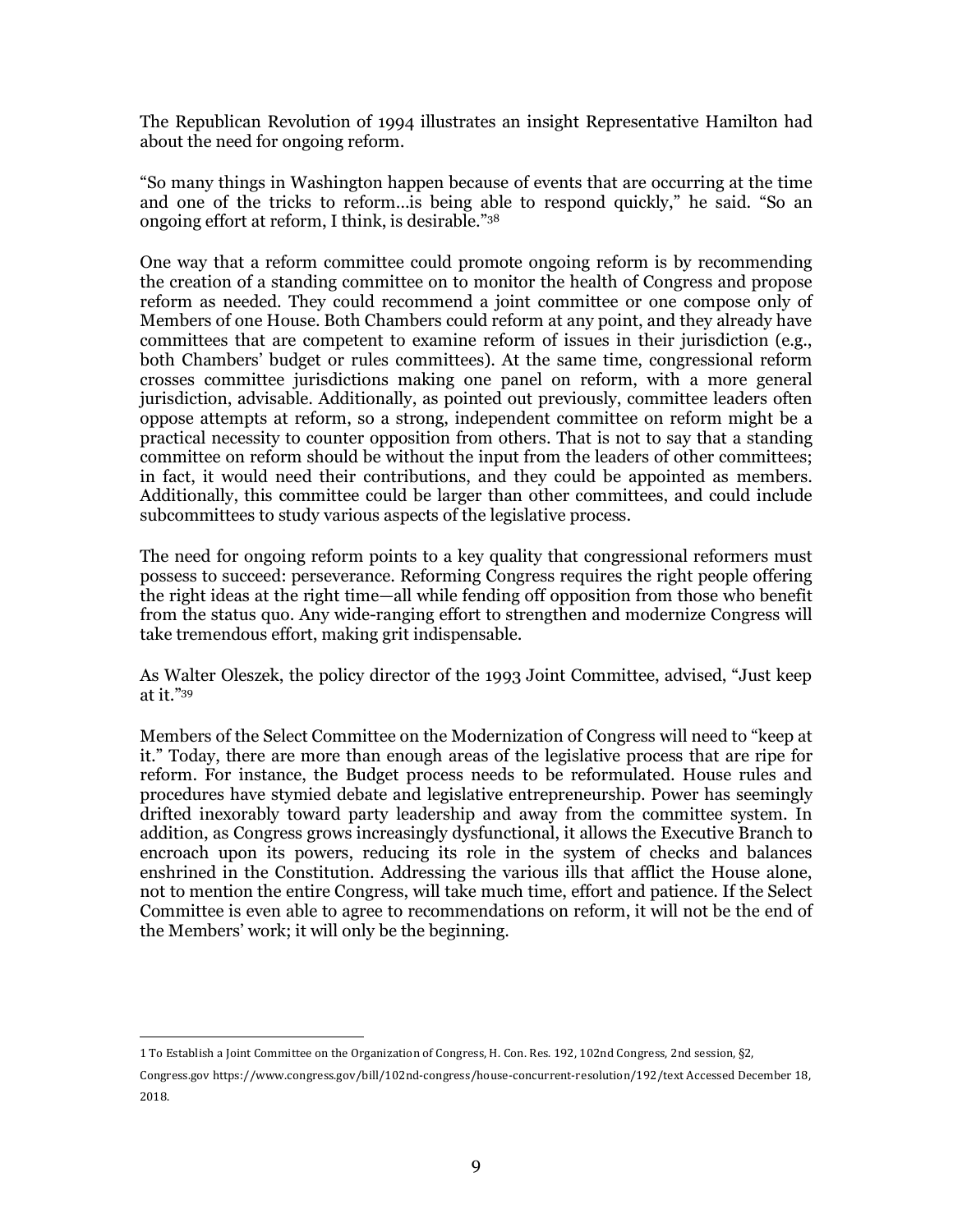2 H. Con. Res. 192, 102nd Congress, 2nd session, §2.

3 Joint Committee on the Organization of Congress, Final Report of the House Members of the Joint Committee on the Organization of Congress, H. Rept. 103-413, Washington: U.S. GPO, page 2.

<u> 1989 - Andrea Santa Andrea Andrea Andrea Andrea Andrea Andrea Andrea Andrea Andrea Andrea Andrea Andrea Andr</u>

4 C. Lawrence Evans and Walter J. Oleszek, Congress Under Fire: Reform Politic and the Republican Majority, Boston: Houghton-Mifflin, page 71.

5 Phone interview by Timothy Lang with the Honorable Lee Hamilton on November 6, 2018.

6 Phone interview by Timothy Lang with the Honorable Bob Walker on November 13, 2018.

7 Interview by Timothy Lang with Mr. Philip Grone, former staff member for the Joint Committee, November 30, 2018. 8 Evans and Oleszek. Congress Under Fire, page 40.

9 Joint Committee on the Organization of Congress, Committee Structure: Hearings Before the Joint Committee on the Organization of Congress, 103rd Congress, 1st session, April 29, 1993, page 186.

https://archive.org/details/committeestructu00unit

10 Joint Committee on the Organization of Congress, House Members, Final Report of the House Members of the Joint Committee on the Organization of Congress, "Additional views of David Dreier, Robert S. Walker, Gerald B.H. Solomon, Bill Emerson, Wayne Allard, and Jennifer Dunn," H.Rept. 103-413, 103rd Congress, 1st Session, page 152.

11 "Listen to the Anger," The New York Times, March 26, 1992. https://www.nytimes.com/1992/03/26/opinion/listen-tothe-anger.html. Accessed December 10, 2018.

12 C. Lawrence Evans and Walter Oleszek, Congress Under Fire, page 41. (About two weeks before Foley announced his support, the House ordered the Committee on Standards of Official Conduct, the ethics committee, to release the names of all who had bounced checks at the House bank.)

13 Interview by Timothy Lang with Mr. Donald Wolfensberger, December 6, 2018.

14 Phone interview by Timothy Lang with the Honorable Bob Walker on November 13, 2018.

15 Phone interview by Timothy Lang with the Honorable Lee Hamilton on November 6, 2018.

16 Phone interview by Timothy Lang with the Honorable David Boren, November 8, 2018.

17 Phone interview by Timothy Lang with the Honorable David Boren, November 8, 2018.

18 Interview by Timothy Lang with Mr. Philip Grone, former staff member for the Joint Committee, November 30, 2018.

19 Phone interview by Timothy Lang with the Honorable David Boren, November 8, 2018.

20 Phone interview by Timothy Lang with Prof. C. Lawrence Evans, former staff member for the Joint Committee, November 12, 2018.

21 Phone interview by Timothy Lang with the Honorable Lee Hamilton on November 6, 2018.

22 Phone interview by Timothy Lang with the Honorable David Boren, November 8, 2018.

23 And perhaps on a cynical note: Bipartisanship on a reform committee could perhaps be another way for the leadership to block its efforts. The Joint Select Committee on Budget and Appropriations Process Reform in the 115th Congress and the Joint Select Committee on Deficit Reduction in the 112th Congress were both bipartisan committees created within the last decade. Both failed to advance reforms.

24 H. Con. Res. 192, 102nd Congress, 2nd session, §3.

25 Judy Schneider, Christopher M. Davis, Betsy Palmer, Reorganization of the House of Representatives: Modern Reform Efforts, Washington DC: Congressional Research Service, 2003. Page 46-47.

26 Phone interview with Prof. C. Lawrence Evans, former staff member for the Joint Committee, November 12, 2018.

27 Phone interview by Timothy Lang with the Honorable Lee Hamilton on November 6, 2018.

28 Phone interview by Timothy Lang with the Honorable David Boren, November 8, 2018.

29 Interview by Timothy Lang with Mr. Philip Grone, former staff member for the Joint Committee, November 30, 2018.

30 Phone interview by Timothy Lang with the Honorable David Boren, November 8, 2018.

31 Interview by Timothy Lang with Dr. John Deeken, MD, former staff member for the Joint Committee, November 28, 2018.

32 Interview by Timothy Lang with Mr. Philip Grone, former staff member for the Joint Committee, November 30, 2018.